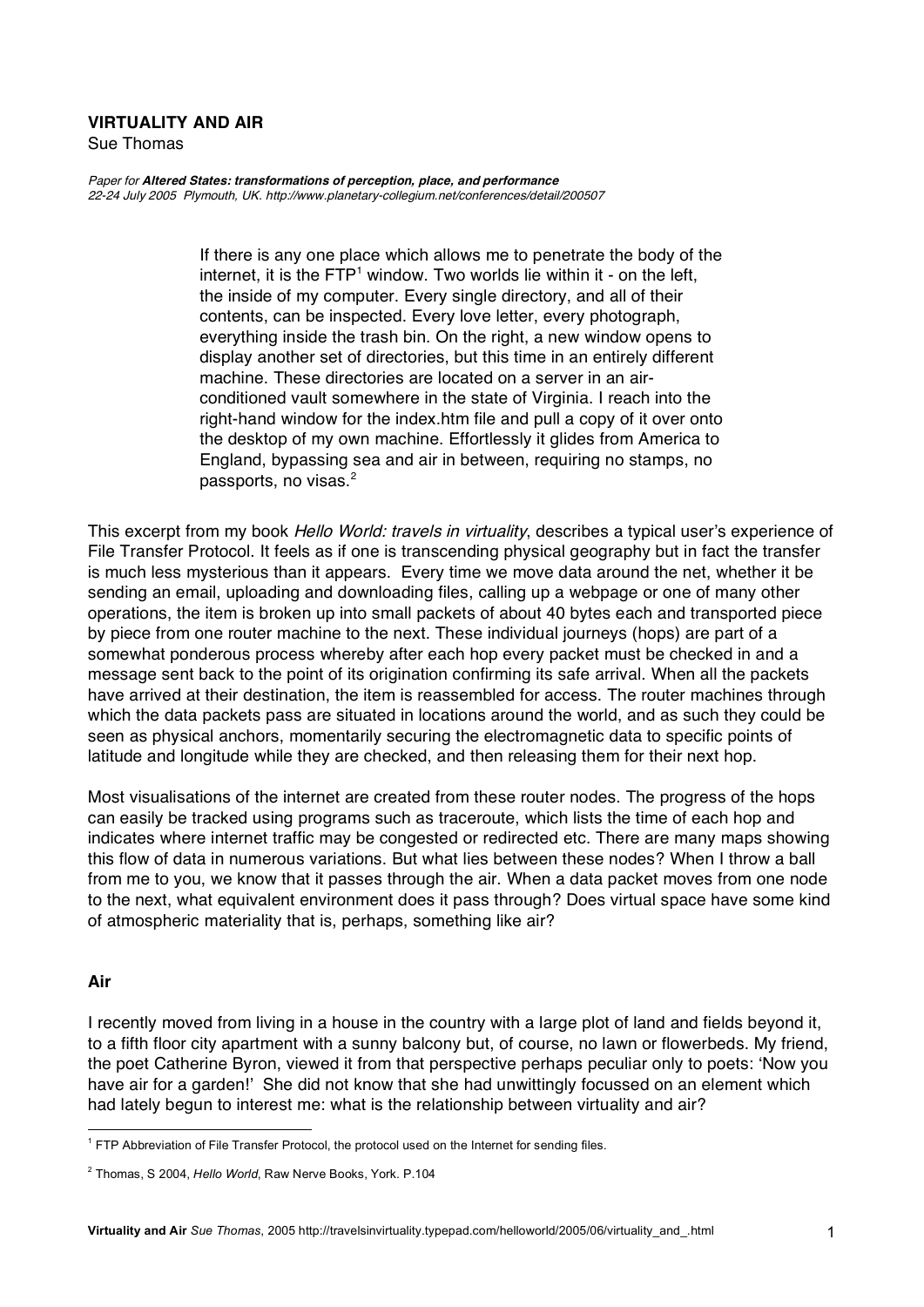In Hello World I described my intense relationship with technology and the ways in which it blends with the natural. Such investigations do not cease with publication, and I continued to research the connections between Nature and the digital. Some months after the book was published I read philosopher David Abram's description of coming eye-to-eye with a condor high in the Himalayas. Resting on a rock, he was idly rolling a silver coin across his knuckles when he realised that the glinting metal had attracted the attention of a condor which then flew towards him:

> As the great size of the bird became apparent, I felt my skin begin to crawl and come alive, like a swarm of bees all in motion, and a humming grew loud in my ears. The coin continued rolling along my fingers. The creature loomed larger, and larger still, until, suddenly, it was there – an immense silhouette hovering just above my head, huge wing-feathers rustling ever so slightly as they mastered the breeze. My fingers were frozen, unable to move; the coin dropped out of my hand. And then I felt myself stripped naked by an alien gaze infinitely more lucid and precise than my own. I do not know for how long I was transfixed, only that I felt the air streaming past naked knees and heard the wind whispering in my feathers long after the Visitor had departed.<sup>3</sup>

Although Abrams is not writing about technology at all – indeed, quite the opposite - I found in his text a powerful resonance with the final pages of Hello World:

> Virtuality is my landscape, my city streets, my forests and my plains. It goes on around me constantly, this swell of noise and interaction which I move through all the time. It is a perpetual and highlytextured terrain – just as a train passes by fields, houses, swamps and deserts, so do I pass through the online world, in it and of it. myself a part of the whole and always accompanied by the murmurs and shouts of others travelling through the same spaces. It creates the poetics of the network. It is Bachelard's immense cosmic house:<sup>4</sup>

> > Winds radiate from its centre and gulls fly from its windows. A house that is as dynamic as this allows the poet to inhabit the universe. Or, to put it differently, the universe comes to inhabit his house.<sup>5</sup>

Abram's book seems to begin where mine ended, with a sense of airy materiality. Much of my thinking about cyberspace has been about connecting the abstract with the meat but recently I have begun to consider the invisible agency at work in these transactions. For many years I have been looking across the space and now I would like to look at the space itself. To date, I have conceived of it as an area strung with a cat's cradle of lines across what is otherwise emptiness. My imagining was influenced by a number of different maps and visualisations of which the map for SuperJANET4, the UK academic computing network $6$ , is a very typical example (Figure 1). There

<sup>3</sup> Abram, D. 1997, *The Spell of the Sensuous*, Vintage, New York, P.24.

<sup>4</sup> Thomas, *Hello World*, 264

<sup>5</sup> Bachelard, G 1958, *The Poetics of Space*, Beacon Press, P.51.

<sup>6</sup> http://www.cybergeography.org/atlas/superjanet4\_topology\_large.gif (image as of March, 2001)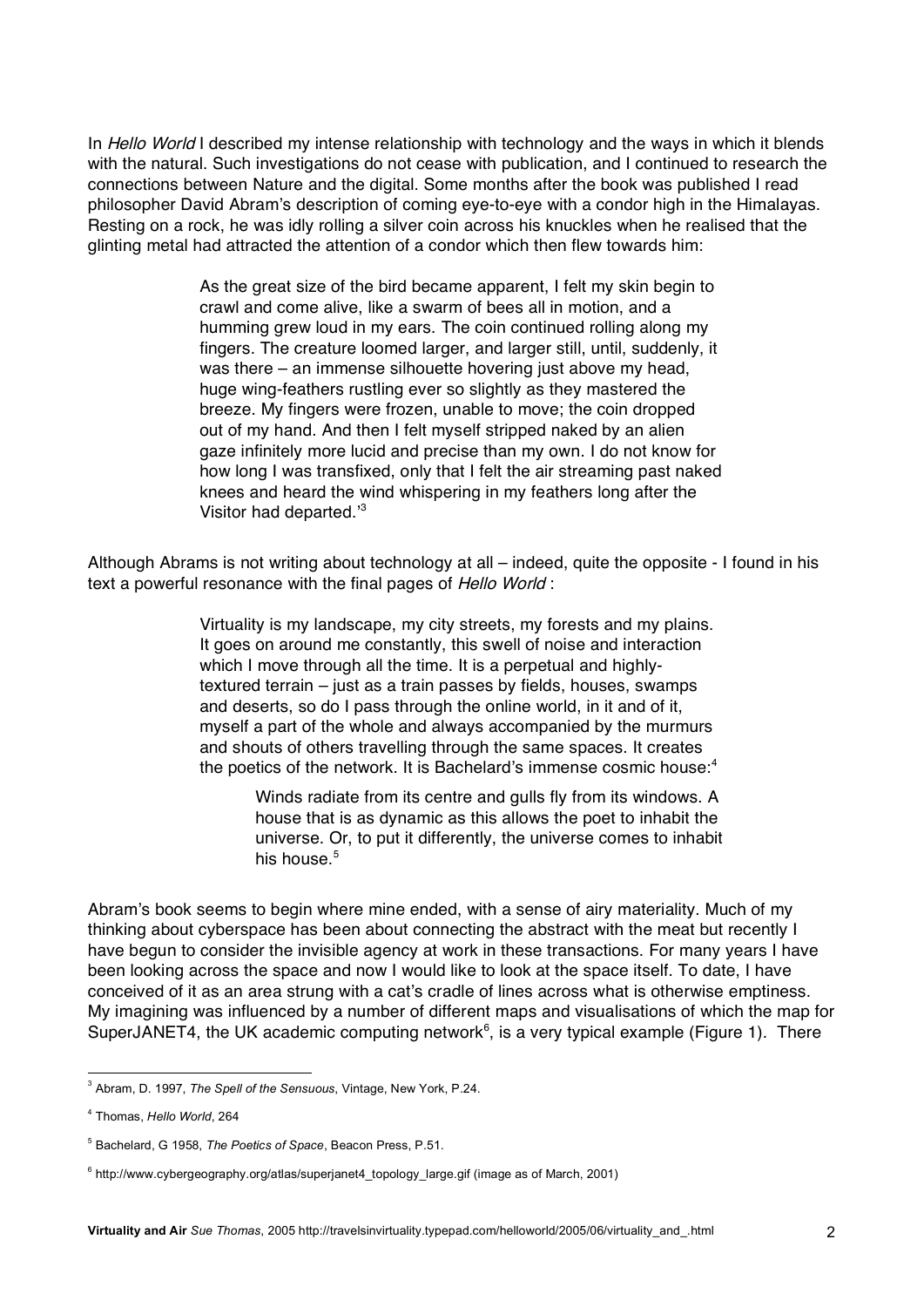are many thousands of different maps available, depending upon the source data used to draw them, but I have chosen Superjanet because not only is it simple to view but because the named UK cities help the reader to visualise the nodes in the network.



# **Figure 1**

Each of the spheres in this diagram represents a router, or node. One imagines a user in, say, Bristol, accessing a website hosted within this system, for example my own site<sup>7</sup> on a server at De Montfort University, Leicester. The Bristol user logs on to the network and enters a url into the browser, thus despatching a 'fetch' command via a node. The data packets then abseil from one point to the next across the wires or satellite signals (in this case they would travel via Leeds, since it is the nearest major node to Leicester) until the resource is located and served to the browser via the nearest node. The emptiness itself (shown in the SuperJanet diagram as unbroken lines and in the diagram below as …… ) has no agency other than to impose/create space between the points. Sometimes the emptiness contains a kind of weather, generated by the health of the network and external influences. The nodes are crucial, whereas the environment between them is at worst a hindrance, at best a null space.

User …… Browser …… Node …… Network …… Server …… Node …… Browser

But is it possible to turn that physicality inside out and instead to view the space itself as the major landscape and the nodes as mechanisms within it, acting as valves, osmotic membranes or perhaps even doorways? Such a scenario would generate a diagram something like Figure 2, where the emptiness (......) is manifested as an airy space within which the physical elements are distributed:

<sup>7</sup> http://www.mti.dmu.ac.uk/~sthomas/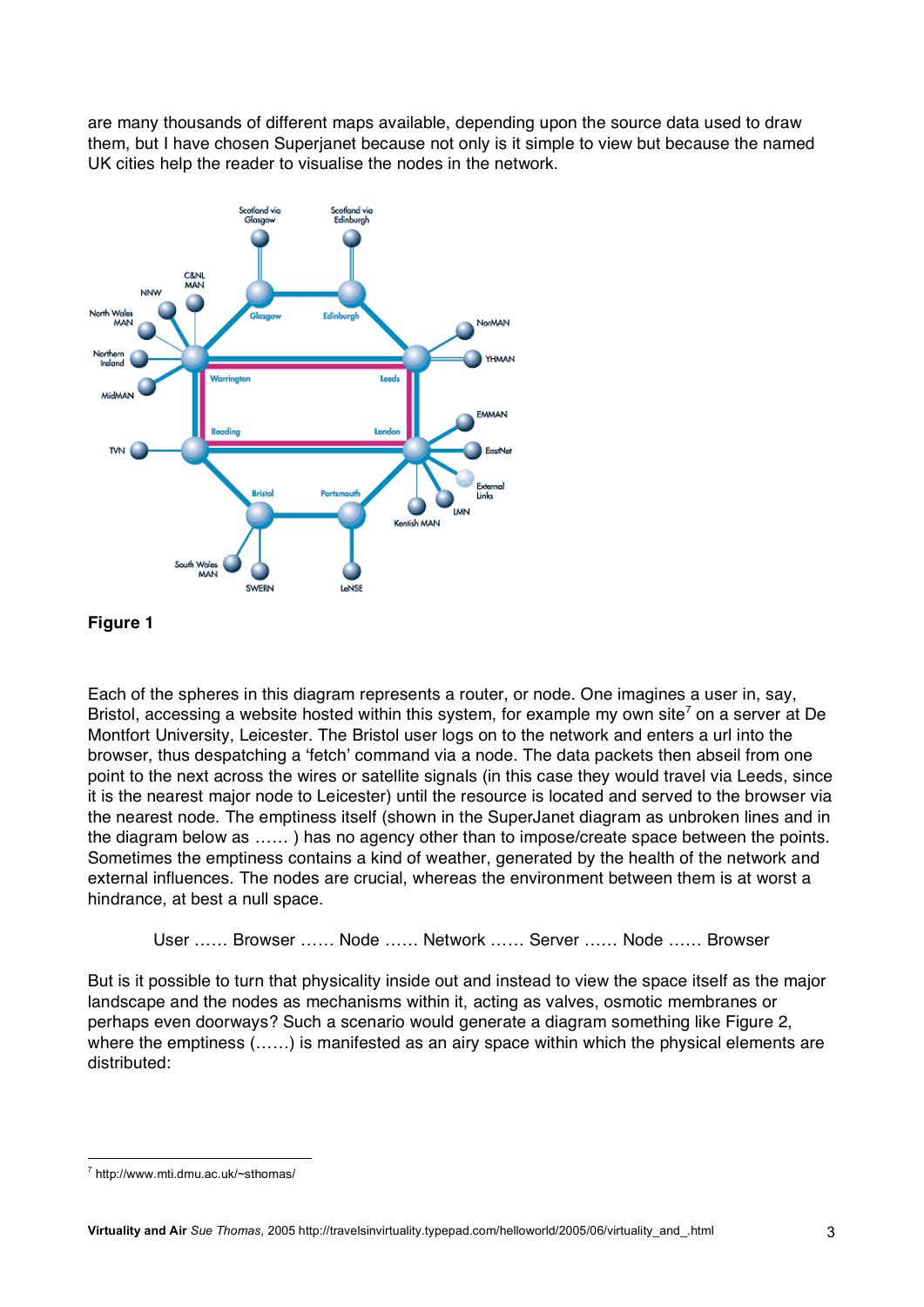

In The Absent Body Drew Leder recalls the words of Zen master Shunryu Suzuki:

When we practice zazen our mind always follows our breathing. When we inhale, the air comes into the inner world. When we exhale, the air goes out to the outer world. The inner world is limitless, and the outer world is also limitless. We say 'inner world' or 'outer world' but actually there is just one whole world. In this limitless world, our throat is like a swinging door. The air comes in and goes out like someone passing through a swinging door. If you think 'I breathe', the 'I' is extra. There is no you to say 'I'. What we call 'I' is just a swinging door which moves when we inhale and when we exhale.<sup>8</sup>

For users of wired internet, whether broadband or cable, the doorway is very clear – steps must be taken, wires must be plugged in, to facilitate connection to the internet. But for those operating in a wireless environment, there is no longer a doorway to be breached. Being connected is just as easy as – yes – it is just as easy as breathing. To paraphrase Shunryu Suzuki, what we call 'I' is just a swinging door which moves when we write or read into the virtual space of the internet. We say 'online' or 'offline' but actually there is just one limitless connection. In other words, digital virtuality has become as pervasive and as invisible as air.

# **Internet Cloud**

The diagram at Figure 2 corresponds quite well with the various 'internet clouds' described in a 1999 article<sup>9</sup> by Jessie Holliday Scanlon and Brad Wieners:

> When it comes to drawing the Internet, the icon of choice – from the MIT Media Lab to trade-show floors, from Intel 's marketing blitzes to the PowerPoint slides of Robertson Stephens analysts – is a cloud.'

Ask the founders of the Net about the cloud, they say, and it quickly becomes apparent that the Net cloud is as old as the Net itself.

<sup>8</sup> Leder, <sup>D</sup> 1990, *The Absent Body* , University of Chicago Press, Chicago, P.170

<sup>9</sup> Thanks to Martin Dodge for this reference http://www.thestandard.com/article/display/1,1151,5466,00.html July 09, 1999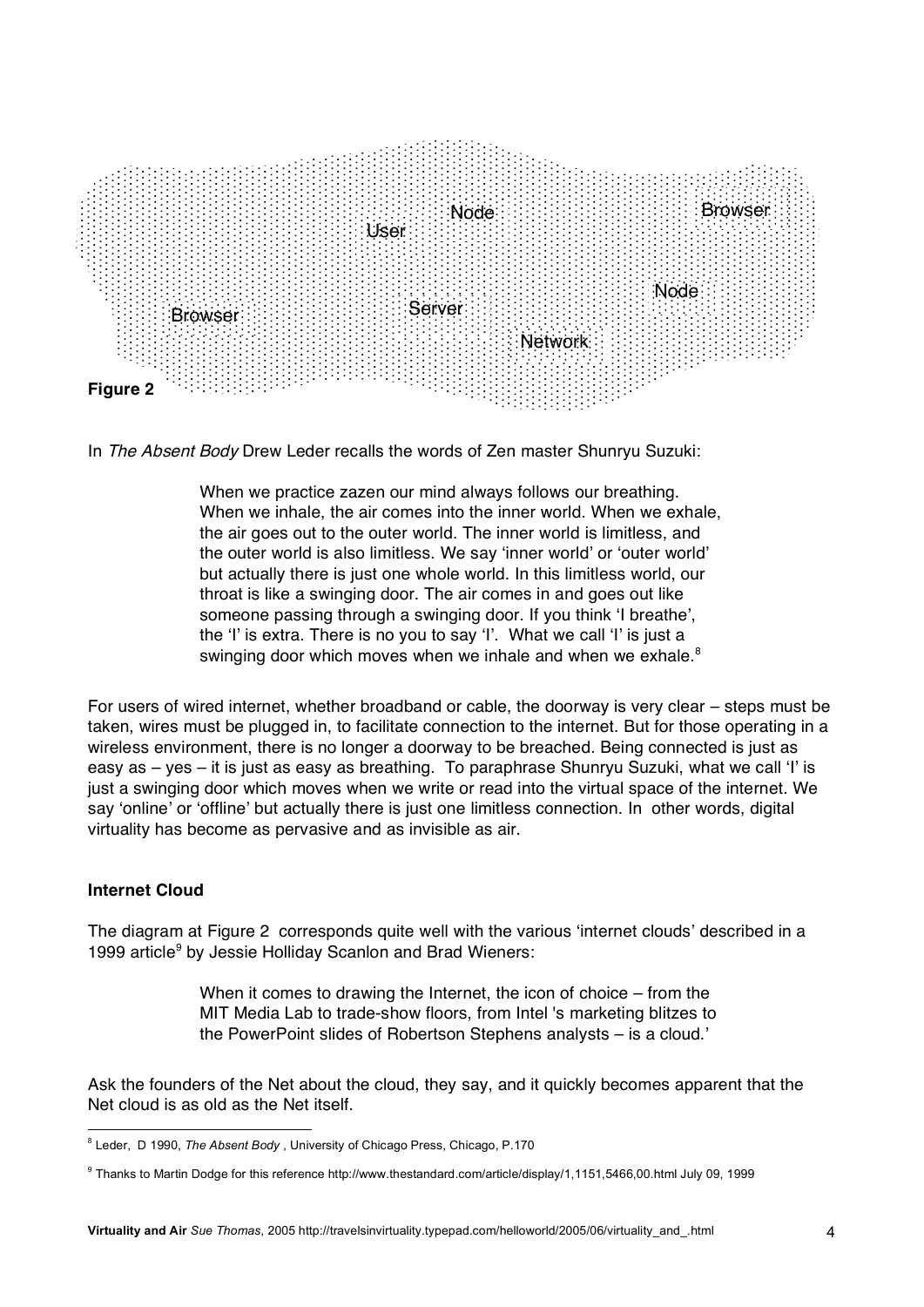"As this Internet was being conceived, diagrams would be drawn to illustrate some design idea," testifies Net architect Bob Taylor. "Some used cloudlike sketches to represent the Internet itself while focusing on other things, like servers or gateways. Variations of these early diagrams ultimately made their way into the literature."

Vint Cerf, co-creator of TCP/IP, the language of networked computers and often cited as one of the Fathers of the Internet, is also comfortable with the idea of a cloud: 'We always drew networks as amoeba-like things because they had no fixed topology and typically covered varying geographic areas.' So, say the authors, 'in short, no one needs to know the exact route their data will take to get from point to point. Everything is fine as long as it comes out of the cloud at the correct address.' The authors conclude their article with evidence from novelist William Gibson who 'first encountered the Net-as-cloud metaphor while preparing for his first video teleconference. He asked the tech guys how the signals would travel across the Net. It's not going across the Net, they told him. It's going through "the cloud" – through the totality of all the phone links in the world.'

The problem, however, is that there is still some dispute as to whether the data is actually travelling at all. I posted a query to the Mapping Cyberspace discussion list managed by Martin Dodge<sup>10</sup> and provoked a lively conversation. It appears that according to transfer protocol, the data doesn't 'leave' node 1 until after it has 'arrived' at node 2 so in a sense it is not going anywhere at all.<sup>11</sup> Another interpretation is that since data travels at the speed of light, any time taken occurs not during the journey itself but is added in by the routers, which have to read the packets and send them to the right place, and the modems which have to produce the electric pulses to begin with.<sup>12</sup> But then, in a further contradictory complication, it could be said that the data is indeed travelling, only not in a physical sense:

> It's worth pointing out a difference between moving data packets and physical objects. Throwing a ball actually moves atoms around. Sending a data-packet doesn't change the location of the atoms of your computer, or any piece of equipment involved. If you want an analogy, data packets are more analgous to ripples in water or sound pressure waves in air. Information isn't transferred by moving matter, but rather by the transfer of temporary states/energy-levels through a conducting medium. At the hardware level, the conductive medium is the matrix/fabric of memory cells, wire interconnections, and transducers (electrical, optical, wireless, and back) within all the telecomm equipment. That network at the macro and microscopic levels forms something pretty close to 'digital water', much the same way a river system forms a network.<sup>13</sup>

Or maybe it is not so much travelling as morphing:

In technical terms data travels through a variety of systems wireless, in the case of wifi, cellular, satellites, copper wires and fiber

<sup>10</sup> *Mapping Cyberspace* discussion list http://www.jiscmail.ac.uk/lists/mapping-cyberspace.html

<sup>11</sup> Post from Dena Attar to *Mapping Cyberspace* 29/5/05

<sup>12</sup> Post from Ben Spigel to *Mapping Cyberspace* 29/5/05

<sup>13</sup> Post from Michael Okincha to *Mapping Cyberspace* 31/5/05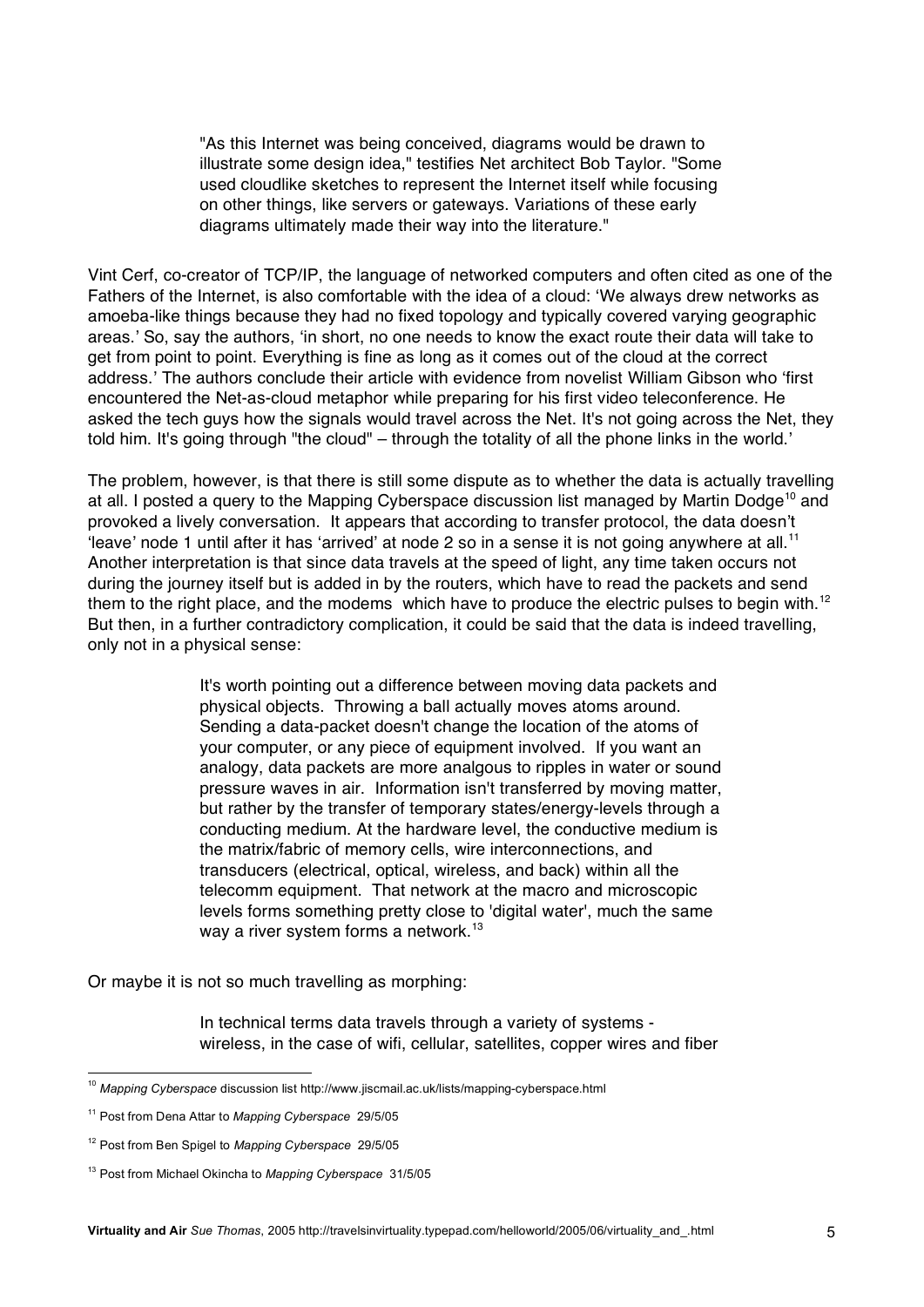optics. The use of a single method of transport is exceptionally rare as the midpoints often involve a mix. Light in fiberoptics is commonly converted to some form of electronic signal and than regenerated as light to amplify the signal along the way, etc. So at given transfer points a bit of the data may even for a nanosecond have more than one manifestation as the packet is picked up from one element of the network and converted to another, for example in an optical switch. In this regard the "net" is more like a plasma $14$  than a standard plumbing network of pipes and flows. 15

#### **Plasma, water, air and apples**

How does the technoetic imagination conceive of all this? The answer may lie partly in fuzzy logic. It is ironic that the essentially bivalent nature of computation – zeros and ones – has generated the complex multivalency of virtual space. Bart Kosko, author of  $Fuzzy Thinkina<sup>16</sup>$ , believes that 'the digital revolution seems to have digitized our minds' to the point where we can only conceive of the world in binary. To understand the principle of fuzzy logic it is necessary to overturn some of the essential elements of Western thinking and to look instead at problems like the Buddhist koans which ask seemingly impossible questions such as 'what did your face look like before you were born?' or the well-known 'what is the sound of one hand clapping?'. This esoteric notion may seem a long way from the question as to whether data packets are indeed whizzing around the information superhighway or, in contrast, not travelling at all, but perhaps a story about apples will help to clarify the connection.

Kosko provides an illustration of fuzziness in which a grocer is asked to unpack a box of apples and divide them into two piles, red apples (A) and not-red apples (not-A). She might form two distinct piles plus a third pile hard to define as either red or not-red. Now suppose, says Kosko, the grocer unpacks a new box and this time every apple is equally as not-red as it is red. Now the third pile becomes the only pile and contains neither A nor not-A. In this box, all the fruit meet the criterion A=not-A. Perhaps some apples are 80% red, others may be 10% red. Via the same kind of experiment, we can also come to understand that grey is not a diluted form of black or white, but that black and white are both special cases of grey. In other words, fuzziness, or partiality, is the norm, and multivalence reduces to bivalence only in extreme cases.<sup>17</sup>

By applying fuzzy logic to the discussion of whether or not data packets are actually travelling, it quickly appears that the question is irrelevant since the evidence seems to indicate that, by default, they are both A and not-A. They are between routers at the same time as they are travelling from one to the next – in fact they seem to be everywhere and nowhere. One might assert therefore that the default state of data packets is A=not-A.

It is a small step from here to conclude that the data is in fact its own environment as well. Is this a quantum space perhaps? Sadly, my limited understanding of physics will not allow me to pursue that route of enquiry. However, whether it most resembles water, plasma or air, the most important

<sup>&</sup>lt;sup>14</sup> According to Wikipedia, plasma (as understood in physics and chemistry) is an energetic gas-phase state of matter, often referred to as "the fourth state of matter". (In medical terms, it is used as <sup>a</sup> transport medium.) http://en.wikipedia.org/wiki/Plasma\_physics <sup>15</sup> Post from Oguchi Nkwocha to *Mapping Cyberspace* 29/5/05

<sup>16</sup> Kosko, B 1993, *Fuzzy Thinking*, HarperCollins, London.

<sup>17</sup> Kosko, *Fuzzy Thinking*, 28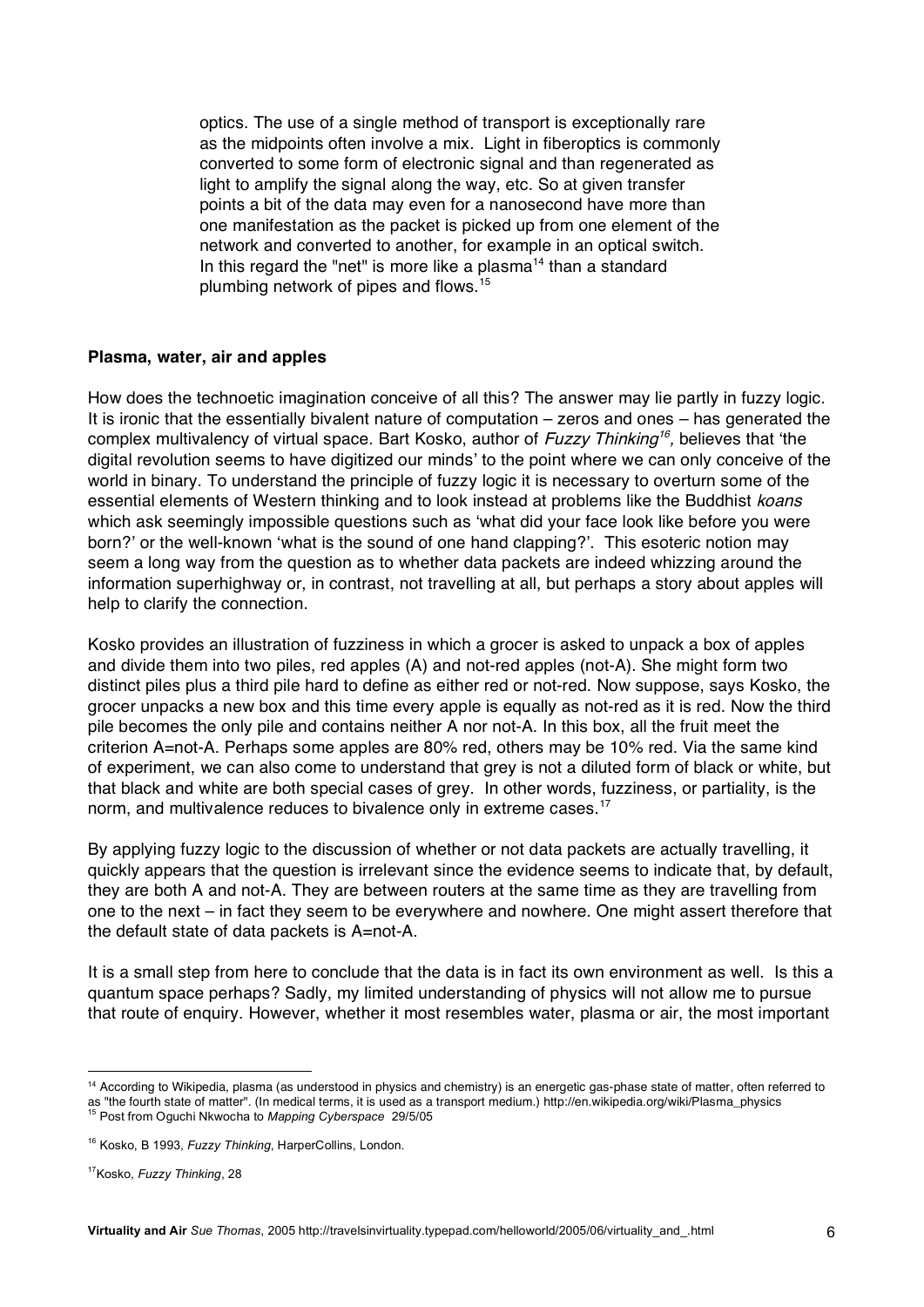feature of this A=not-A environment is that it contains ripples which are both comprised of data and which also transport it.

### **Air and Breath**

Movement in air, ripples or other manifestations, is key to this analysis, and it is the notion of wind which brings the discussion full circle with a return to David Abrams' interpretations of the shamanic:

> For the Navajo, the Air – particularly in its capacity to provide awareness, thought and speech – has properties that European alphabetical civilisation has traditionally ascribed to an interior, individual human 'mind' or 'psyche'. Yet by attributing these powers to the Air, and by insisting that the 'Winds within us' are thoroughly contiguous with the Wind at large – with the invisible medium in which we are immersed (my italics)  $-$  the Navaio elders suggest that that which we call the 'mind' is not ours, is not a human possession. Rather, mind as Wind is a property of the encompassing world, in which humans – like all other beings – participate.<sup>18</sup>

This seems to be very close to Shunryu Suzuki's description of inhaling and exhaling through a swinging door. And the Greeks, too, connected the soul, the mind, and the breath through the term psyche and through pneuma, meaning air, wind and breath, and also spirit. In Latin, anima means both breath and wind. According to Abrams, 'we find an identical association of the 'mind' with the 'wind' and the 'breath' in innumerable ancient languages.' <sup>19</sup> Air, he proposes, is not just the unseen common medium of our existence, but is that which invisibly joins us to other animals, to plants, and to the landscape itself.

I began this paper with the question: 'Does virtual space have some kind of atmospheric materiality that is, perhaps, something like air?' My brief excursion into some possible responses to that enquiry has only served to generate more questions, although since I am a newcomer to phenomenology it is possible that I am treading over much worn ground, so elucidation on any of my comments here is warmly welcomed.

My instinct, at this very early stage of my research, is that our digital bivalency has brought us this far, but from here we must proceed on foot through the fuzzy ripples of a multivalent universe where all apples are A=not-A and uncertainty is the comfortable norm. Is this a question of the two candlesticks trompe d'oeil? Is it time now to switch focus? Is digital virtuality simply a rediscovery of the pneuma that all species inhabit, making visible and usable what we could not see before, like glimpses of exposed motes caught in the sunlight?

There is no doubt that the 'internet cloud' is the most intensely compelling environment of the contemporary world. Notions of addiction and other psychological analyses hardly begin to deconstruct the intensely powerful phenomenon of connectedness as we experience it online. We must turn to literature and philosophy to find descriptions which come even close to that experience. I have written about this elsewhere in relation to the writings of Thoreau, Bachelard, and others, but will provide here the example of Shakespeare's last play The Tempest wherein

<sup>18</sup> Abrams, *The Spell of the Sensuous*, <sup>237</sup>

<sup>19</sup> Abrams, *The Spell of the Sensuous*, 238